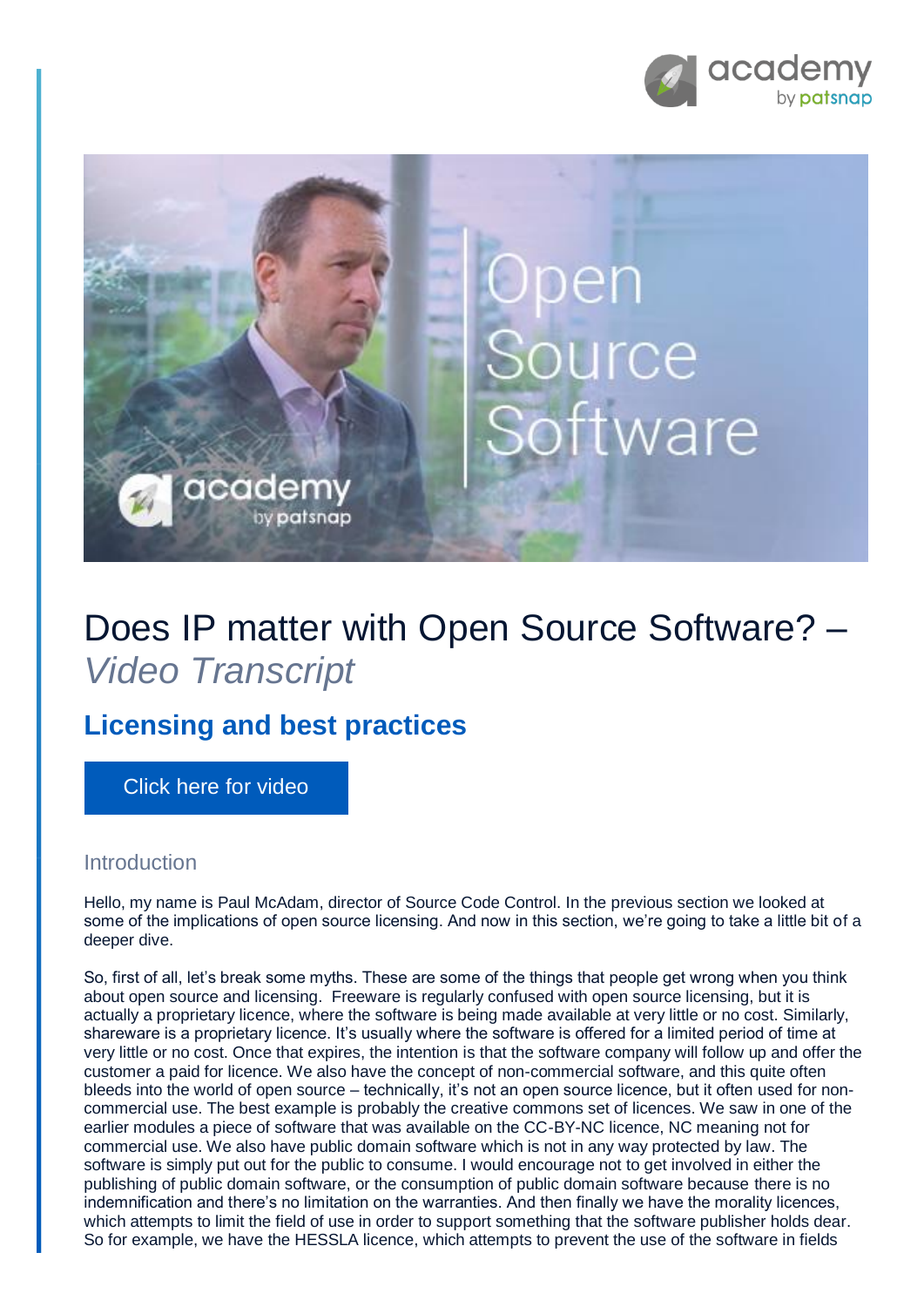

which contravene human rights. We also have the Xineo licence, which attempts to prohibit the use of the software for military purposes.

Another couple of interesting licences. Firstly the EXT JS licence, where the software publisher is trying to support animal rights and within the licence excludes any use to which the software could be put almost in conjunction with animals of any sort. And secondly, very popular, the JSON licence, which states quite clearly the software will be used for good and not evil. Unfortunately, although well intended, the licence is very subjective as not everybody agrees on what the definition of evil would be.

Now the next set of licences are definitely what you'd perhaps call an anti-licence, people demonstrating that a licence can be used for a multitude of different purposes.

So, first of all, we have the Beer-ware licence, which clearly says as long as you retain this notice, you can do whatever you want with this stuff. But if we meet some day and you think that this stuff is good, then you can buy me a beer. I can certainly applaud the sentiment in that one.

And then we have probably the more complex one, which is well worth looking up on YouTube, the Chicken Dance licence, which requires, for every use of one thousand units, then somebody has to perform the chicken dance. Over 20,000 units, you have to record on video performing the chicken dance, and then finally, any employee is not allowed to use the word plinth in public. That's a little bit restrictive, I think.

Now the next one is the WTFPL, it's very much an anti-licence and we saw a use of this in the 'Rate my Sandwich' application in an earlier module. Although the sentiment is good, and what they're trying to do is to make a statement saying, 'licences are overly complicated,' clearly this isn't helpful for the consumer. And also I would like to point out that there is no limitation of warranties and there is no indemnification applied for this licence.

Now we are clearly advocating management of good licences and understanding the licences which are attached to each of the components. On a more serious note, one of the things you do have to be careful with is license compatibility. You can get into the situation where actually you've adopted a couple of different components with different licences and you can't achieve your aims. In the example on your screen, my intention is to publish under the Apache 2.0 licence, but because I have a single component which has the GPL licence attached to it, I can't achieve my desired outcome. If you remember from the previous module, this inclusion of a single GPL component requires the publication of the final output to be also covered under the GPL licence – and therefore I wouldn't be able to achieve what I wanted to achieve and publish under Apache.

Another consideration is multi-licensing or dual licensing. Now this isn't to be confused with when software is published with multiple licenses attached to it. In that scenario, you have to adhere to each of the licences. This is where the consumer has a choice as to which licence path they follow.

So here's a great example of dual licensing from a company called LexPredict. If you follow the decision tree on your screen, if the customer wants to resell this software to third parties, then they have to follow the next choice, if they are not going to do that, then there are no fees due. If they are going to sell the software to third parties, then they are asked the next question: will you keep the derived work open? If they are going to continue on down the open source path, then, again, there are no fees due. If they are not going to keep their work open, then an annual subscription fee is due with half of the money going to a trust, which then goes on to grant money for open source projects, and half the money goes to the publishing organization. The idea being, the organization firmly believes in open source software and it is trying to encourage and proliferate that for the future.

So when you are considering your own software publishing and the components included in your solution, you need to think about the licensing triggers and there are four key licensing triggers. Distribution, linking, incorporation and modification.

Probably the most common trigger which you will recognise is that of distribution. Now distribution is the dissemination of material to an outside entity. That could be an application which is downloaded to a machine or a mobile device. But it could also be using the software within JavaScript, within a web client, or any of the other wrappers which are receiving the software on a user's machine. Now just be aware that this